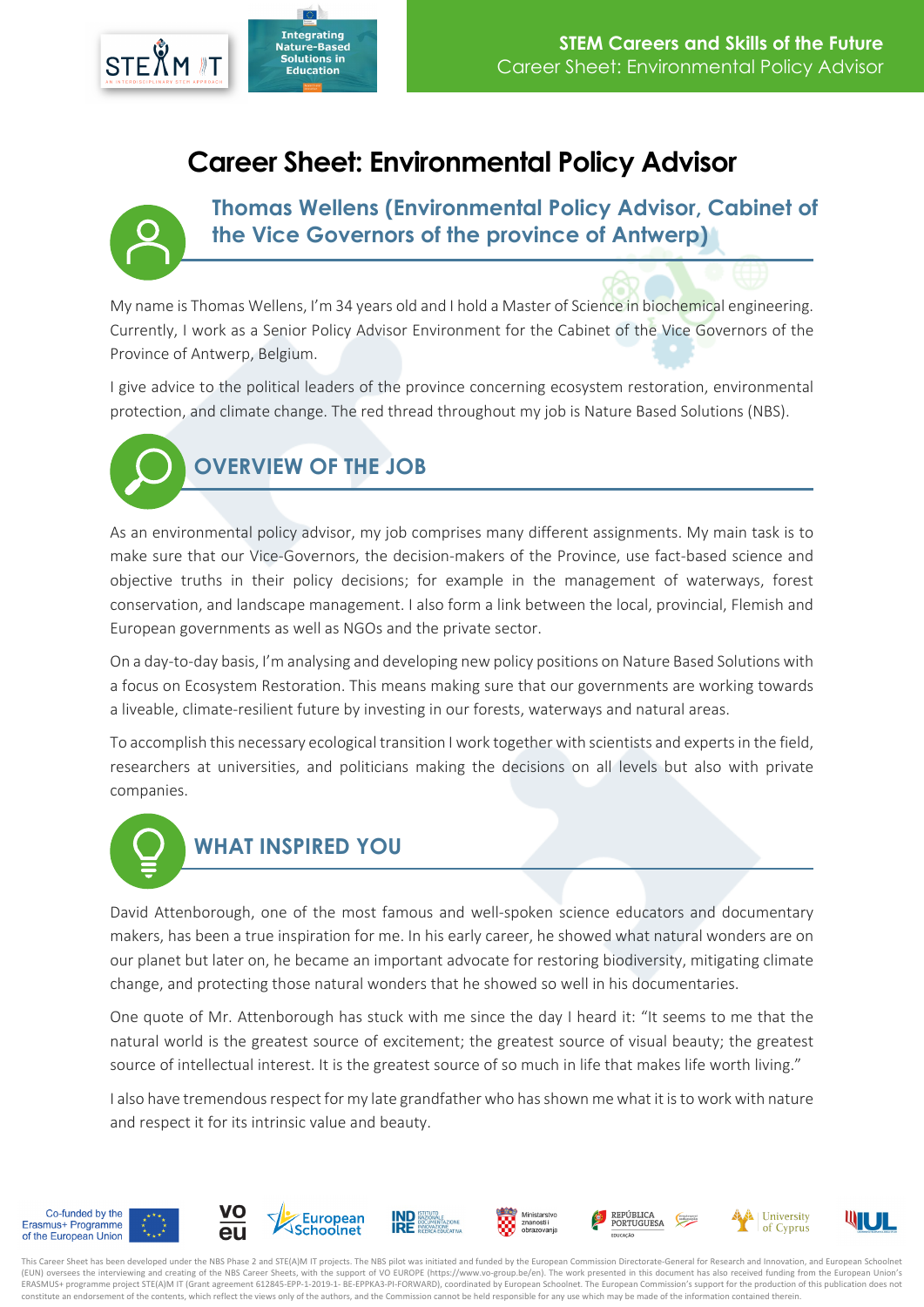

# **TYPICAL WORKING DAY**

**Based** 

During a typical day, I speak, negotiate and work together with a lot of different stakeholders. To prepare for these meetings I research new scientific insights to incorporate in my policy advice and consult with and steer our provincial employees. I follow up on the management of the entire environmental department which employs around 350 people and has a 6 year budget of around 300 million euros.

Another day I would put on my boots and raincoat to visit one of our river valleys where we are restoring the natural flow of the river or a new forest that we are planting (I love forests). I talk with our experts and follow up to make sure that the projects succeed. Being on the terrain is one of my favorite moments of the week.

In short, I have to filter a lot of information from different experts and partners, summarize it and communicate it in a way that my bosses, the vice-governors, understand to make sound decisions.

During my working hours, but also in my time as a local politician, I give webinars, make presentations and write articles to communicate about how NBS and Ecosystem Restoration can help us transform society towards a durable and environmentally friendly future.



When I was 12 years old I did not know what subjects to choose. One thing was for sure: I had an urge of wanting to know how natural processes work and how I could learn and influence those processes. Therefore, I chose science in high school which gave me a good understanding of the basics of how our natural world works.

After that I studied a Bachelor of Science in Biomedical Sciences at the University of Antwerp, a Bachelor of Science in Chemical Engineering, and a Master of Science in Biochemical Engineering at the Catholic University of Leuven. Complementary I followed the course 'Water and Climate Engineering' at the TU Delft.

After my graduation, I worked for a few years in the biomedical sector but I felt it was not my true passion. Every day after work, I was reading up on climate change, deforestation, biodiversity loss, water issues,… and I felt deep down what I've always felt: I want to give nature a voice in the political debate and be an advocate for the natural approach.

In my free time, I also followed an intensive education to become an alpinist (mountaineer) at Nature Friends International. When I'm in the mountains it helps me to truly connect with nature. Standing next to a massive glacier, makes you feel small and humble and it makes me realize that we are not the guardians of this planet but we are its guests and we have to learn from the natural world and treat it with respect.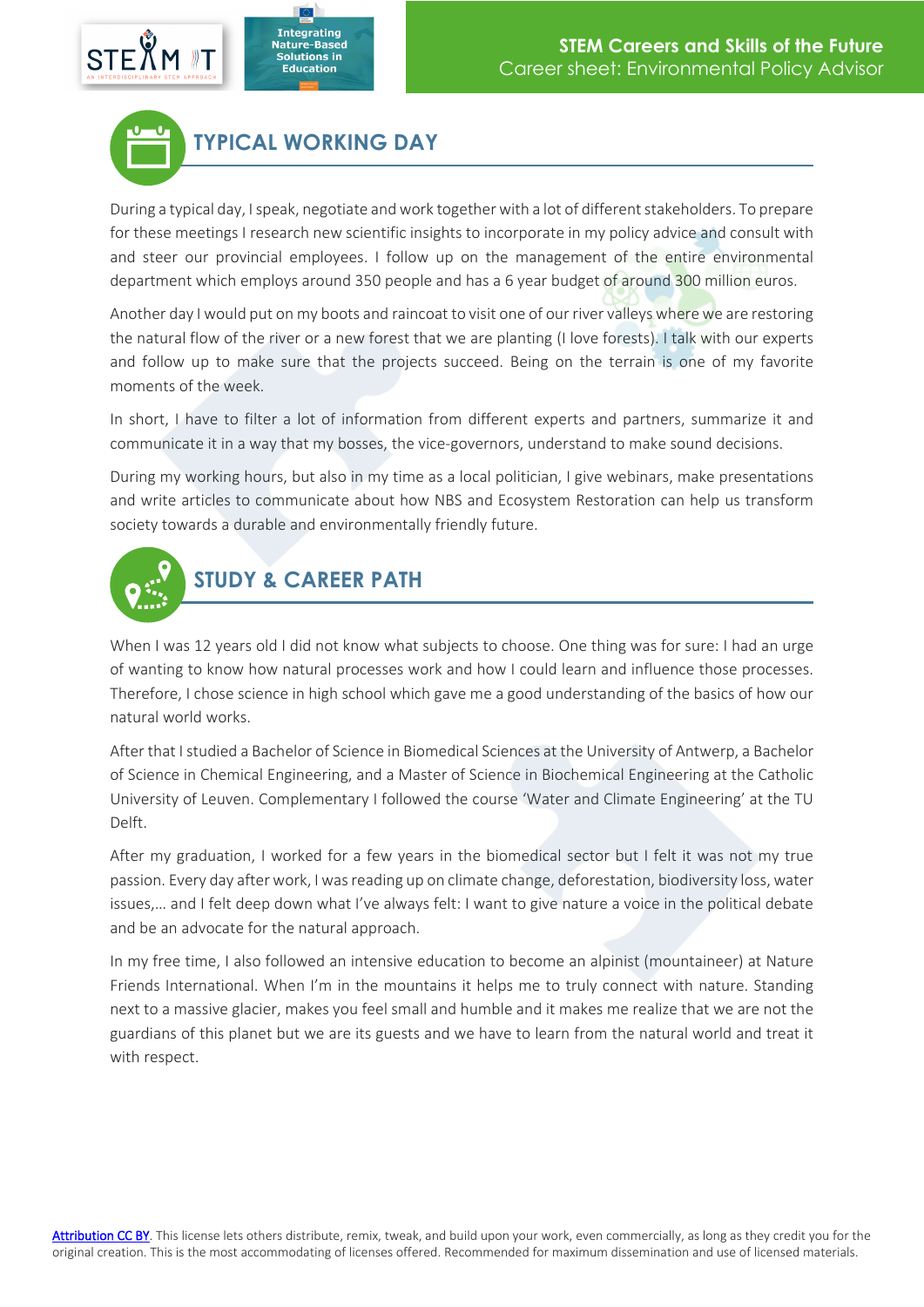



Active listening, social skills, collaboration, and people management: Since I work with a lot of different stakeholders with varying backgrounds and expertise, I need to show that I listen carefully to what they say/want, keep into account their emotions and make sure they are happy with what we discussed after the meeting. Managing expectations is a really important part of this process.

Critical thinking and problem-solving: One of the main things I learned at engineering school was to keep an open mind and be a critical thinker. Always make sure you understand what you are reading or what people propose to you. Don't always assume from the start it is correct or it is what you are looking for. Think for yourself and don't be shy to ask questions which help you to analyse the proposition.

Negotiation and persuasion: I have to persuade politicians. Not an easy job to do.

Presentation, writing, and nonverbal communication: To be able to accomplish the things I mentioned above, I need to communicate the intention of a policy proposal clearly so experts, politicians and civilians understand what it is about and what effect a certain policy measure will have.

Strategic planning, time management, delegating tasks, and leadership: Working as a policy advisor at a political cabinet takes a high level of physical and mental strain. To keep it balanced, I have to manage my time carefully and not be shy to delegate tasks to our employees. Leadership is not only influencing or steering a process by giving orders but also finding the right people that you trust to do the job for you.



## **CAREER PROSPECT**

As an engineer I have a broad scientific background and skills as mentioned above which can be used in many different sectors:

1. Governmental institutions: managing ecosystem restoration projects, coordination, and writing of environmental permits, advising local municipalities…

2. Politics: being a politician yourself or advising politicians

3. Research or teaching: inspiring the next generation of future scientists or engineers

4. Private sector: Product development, consulting in the pharmaceutical sector, or starting your own business



Harnessing the power of nature is an extremely potent approach to deal with biodiversity loss and a changing climate. But it is still not widely used and accepted by our politicians and companies.

Instead of restoring our landscape, so we can give nature a chance to help us (for free!), they mostly invest in hard infrastructural solutions. These are very expensive, they take a long time to be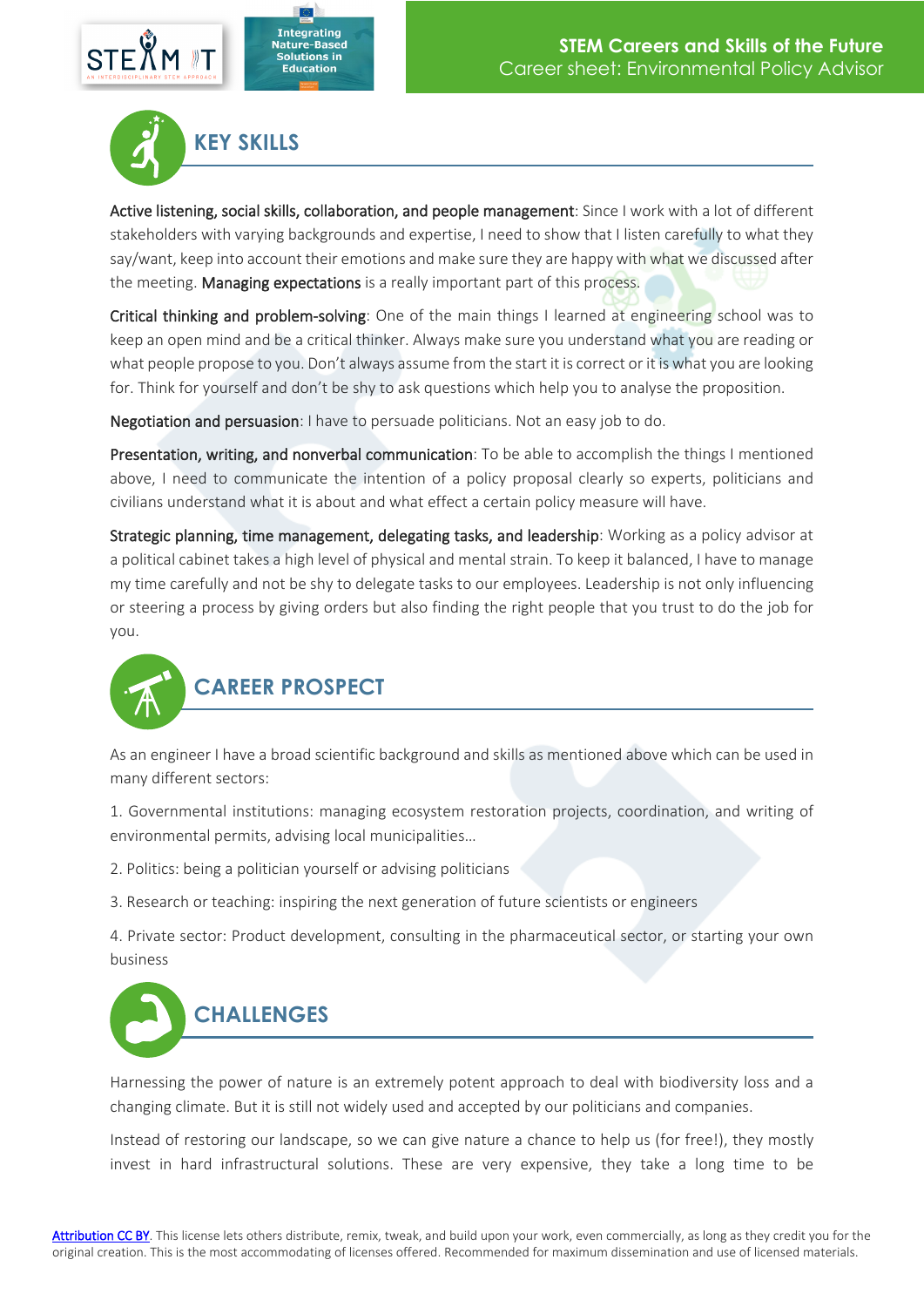

implemented and are not always very effective. This is partly because society is not fully aware of what NBS are, and what they can do.

So, the main challenge in my job is to make sure that the decision-makers are aware of NBS and Ecosystem Restoration as powerful tools to help combat climate change and prevent biodiversity loss.



Don't be afraid of making mistakes. Don't be afraid of taking a step into the unknown.

For instance, the project coordinator for one of our river restoration projects studied to become a musician but always had an interest in nature. After working for five years at a university he decided to switch careers and focus on learning more about nature and science and apply for the river restoration job. So it is never too late to choose a STEM or NBS career. But I would advise studying something like engineering, which will give you a broad understanding of different scientific fields and a wide array of possible career paths.

And remember: passion, commitment and hard work are essential to achieving your goals and dreams. You have to be invested in what you do and try to aim to become the best.



Don't punish students/ children for pursuing different subjects or interest areas other than what you've had in mind for them. Unconditional support and love from your family, no matter what you do, Is an important motivator to become an expert in your field. Our society and natural world have gone through an extreme number of rapid changes (sometimes for the better, sometimes for the worse) which leads to new professions and technologies that don't even exist today. Keep an open mind.

During my high school years, I had a chemistry teacher who was extremely passionate about science and teaching. She believed in my potential and showed me what was possible with hard work and determination. This motivated me to choose STEM education. With this, I mean teachers can have a big impact on the future of the students. So show your students why they have to learn mathematics, theoretical models or scientific laws. Show them real-life examples of their practical use. Don't be afraid to take them into a lab or outside the classroom. Show them the power of science and what it is really about.



<https://www.youtube.com/watch?v=TSb6TMvpzt8> – Dutch - An interview I gave as part of my election campaign during the Flemish Parliament elections. It encompasses my motivation for bringing scientific truths and objectivity to the political debates and why NBS and ER are wonderful and rewarding approaches towards a more sustainable and biodiverse world.

<https://www.linkedin.com/in/thomaswellens/> - My professional career page (LinkedIn) where I post regular short articles about our work and the implementation of NBS.